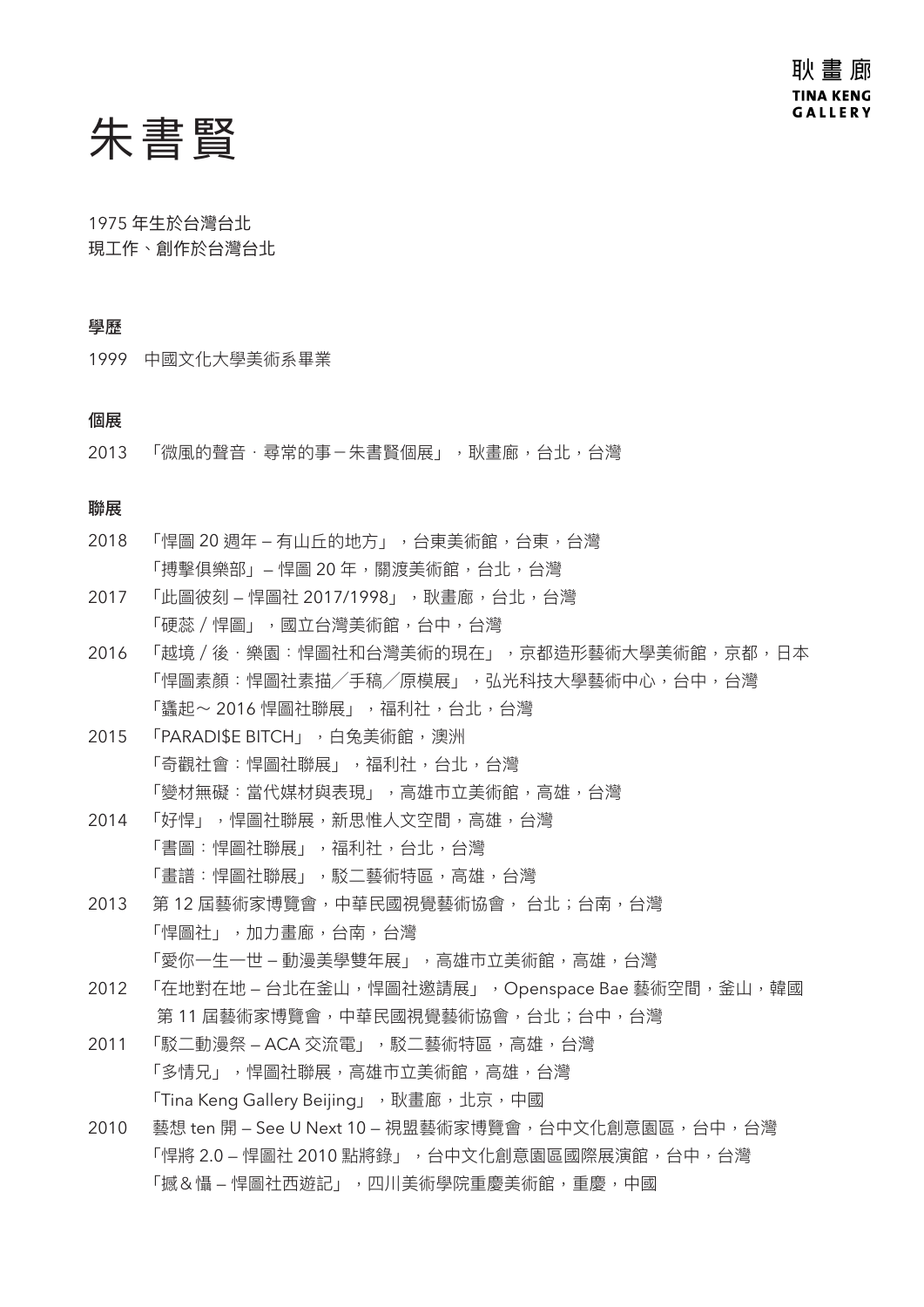## 耿 畫 廊 **TINA KENG GALLERY**

「延·革 II」大未來耿書廊開幕特展,大未來耿書廊,台北,台灣

- 2009 上海藝術博覽會國際當代藝術展,上海,中國 「惡章力 2009 悍圖社聯展」,大未來書廊,北京,中國 「後少年硬派」悍圖社聯展,鳳甲美術館,台北,台灣 「激情心靈」,台北市立美術館,台北,台灣 「跨界創新 數位藝術特展」,國立科學工藝博物館,高雄,台灣
- 2008 藝·極棒 視盟藝術家博覽會,信義公民會館, 台北, 台灣 「異態 – 數位藝術創作成果展」, 台北數位藝術中心, 台北, 台灣 「悍圖.印象」,印象書廊,台北,台灣 「台北數位藝術節」,當代藝術館,台北,台灣
- 2007 3C の祭 台灣多媒體藝術展 視盟藝術家博覽會,華山藝文特區,台北, 台灣 「男男自娛」,悍圖社聯展,大未來畫廊,台北,台灣 「台灣國際動畫影展 / 動畫繽紛集 – 主題短片 / 恐懼夢幻 Fear」, 新光影城, 台北, 台灣 「Mou.i.kai. 魔.藝.尬 — 悍圖」,關渡美術館,台北,台灣
- 2004 「MS-14 悍圖社聯展」,南畫廊,台北,台灣
- 2003 「大家一起來金剛芭比摸」,悍圖社聯展,駁二藝術特區,高雄,台灣 「金剛芭比打狗轉馬達」,悍圖社聯展,新濱碼頭,高雄,台灣 「金剛芭比 13 摸」,悍圖社聯展,20 號倉庫,台中,台灣
- 1998 「第 15 屆高雄美展」入選, 高雄市立美術館, 高雄, 台灣 「基隆新藝術展」,基隆文化中心,基隆,台灣 「各說各畫聯展」,台北市社教館,台北,台灣 「文化大學美術系第 32 屆畢業展」,國父紀念館,台北,台灣
- 1997 「六人展」,華岡博物館,台北,台灣
- 1996 「文化大學春季美展」,國父紀念館,台北,台灣
- 1997 「六人展」,華岡博物館,台北,台灣
- 1996 「文化大學春季美展」,國父紀念館,台北,台灣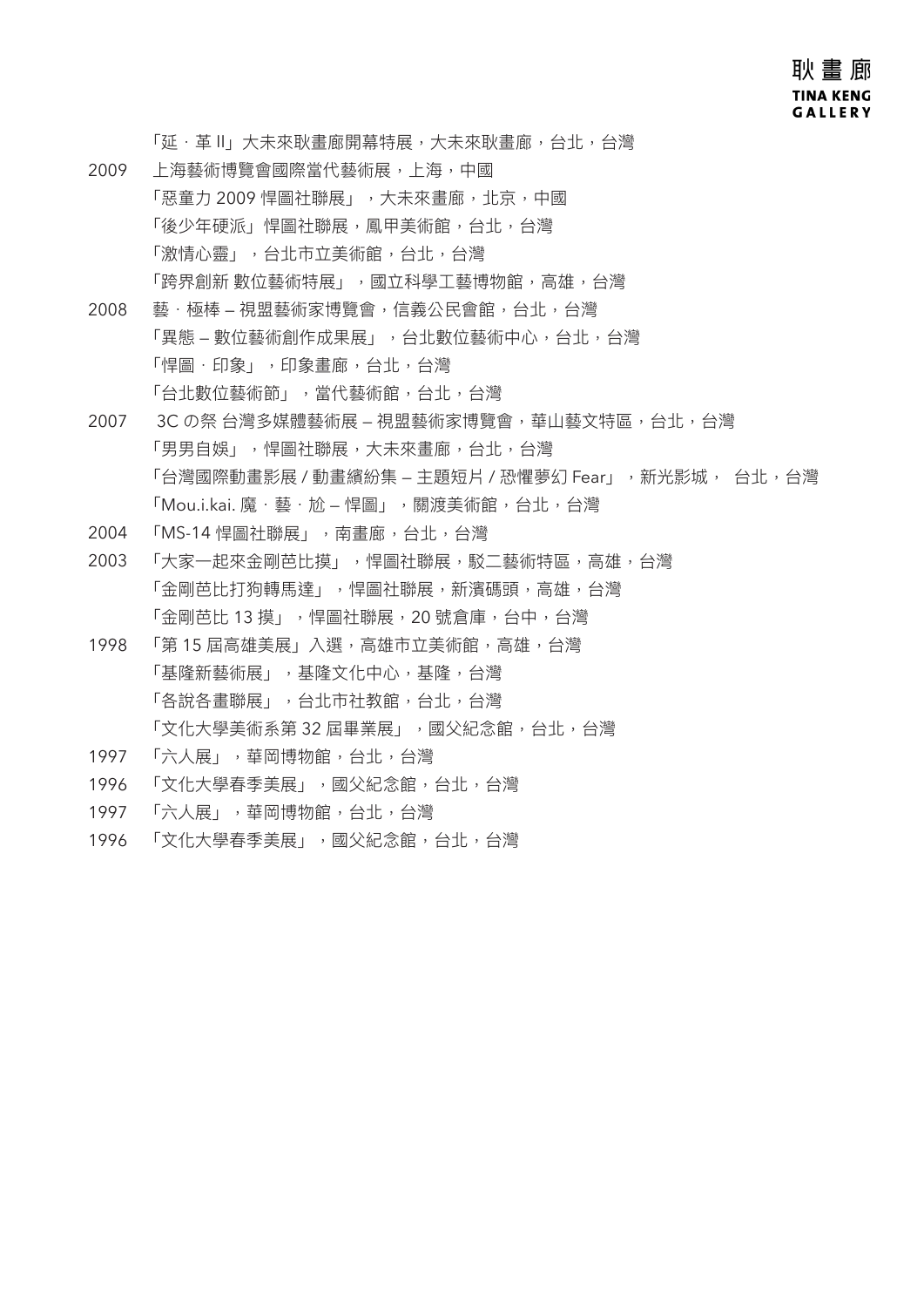# Chu Shu-Hsien

Born in 1976 in Taipei, Taiwan Lives and works in Taipei

## **Education**

1999 Bachelor of Fine Arts, Chinese Culture University, Taipei, Taiwan

## **Solo Exhibition**

2013 *Sound of the Breeze, Just All These Ordinary Things*, Tina Keng Gallery, Taipei, Taiwan

## **Group Exhibitions**

- 2018 *Hantoo 20th Taitung*, Taitung Museum of Fine Arts, Taitung, Taiwan *Fight Club — Hantoo 20th Symposium*, Kuandu Museum of Fine Arts, Taipei, Taiwan
- 2017 *Imagery of Yore in Rear View Hantoo Art Group 2017/1998*, Tina Keng Gallery, Taipei, Taiwan

*Hardcore Rally — with Hantoo Art Group*, National Taiwan Museum of Fine Arts, Taichung, Taiwan

2016 *Hantoo Art Group Exhibition*, Kyoto University of Art and Design, Kyoto, Japan *Traces: Sketch, Manuscript & Model of Hantoo Art Group*, Hungkuang Arts Center, Taichung, Taiwan

*Feng Chi 2016 Hantoo Art Group Exhibition*, FreeS Art Space, Taipei, Taiwan

- 2015 *PARADI\$E BITCH*, White Rabbit Collection, Australia *Society of Spectacular, Group Exhibition of Handtoo Art Group*, FreeS Art Space, Taipei. Taiwan *Transformations, Contemporary Media and Manifestations*, Kaohsiung Museum of Fine Arts, Kaohsiung, Taiwan
- 2014 *Real Tough Hantoo Art Group Exhibition*, Sincewell Gallery, Kaohsiung, Taiwan *Re Writing: Group Exhibition of Hantoo Art Group*, Frees Art Space, Taipei, Taiwan *Re Exhibiting: Group Exhibition of Hantoo Art Group*, Pier-2 Art Center, Kaohsiung, Taiwan
- 2013 *The 12th Artist Fair*, Association of the Visual Arts in Taiwan, Taipei; Tainan, Taiwan *Hantoo Art Group Exhibition*, Inart Space, Tainan, Taiwan *Love Love: Animamix Biennale 2013–14*, Kaohsiung Museum of Fine Arts, Kaohsiung, Taiwan
- 2012 *Local to Local Taipei in Busan, Hantoo Art Group Exhibition*, Openspace Bae, Busan, Korea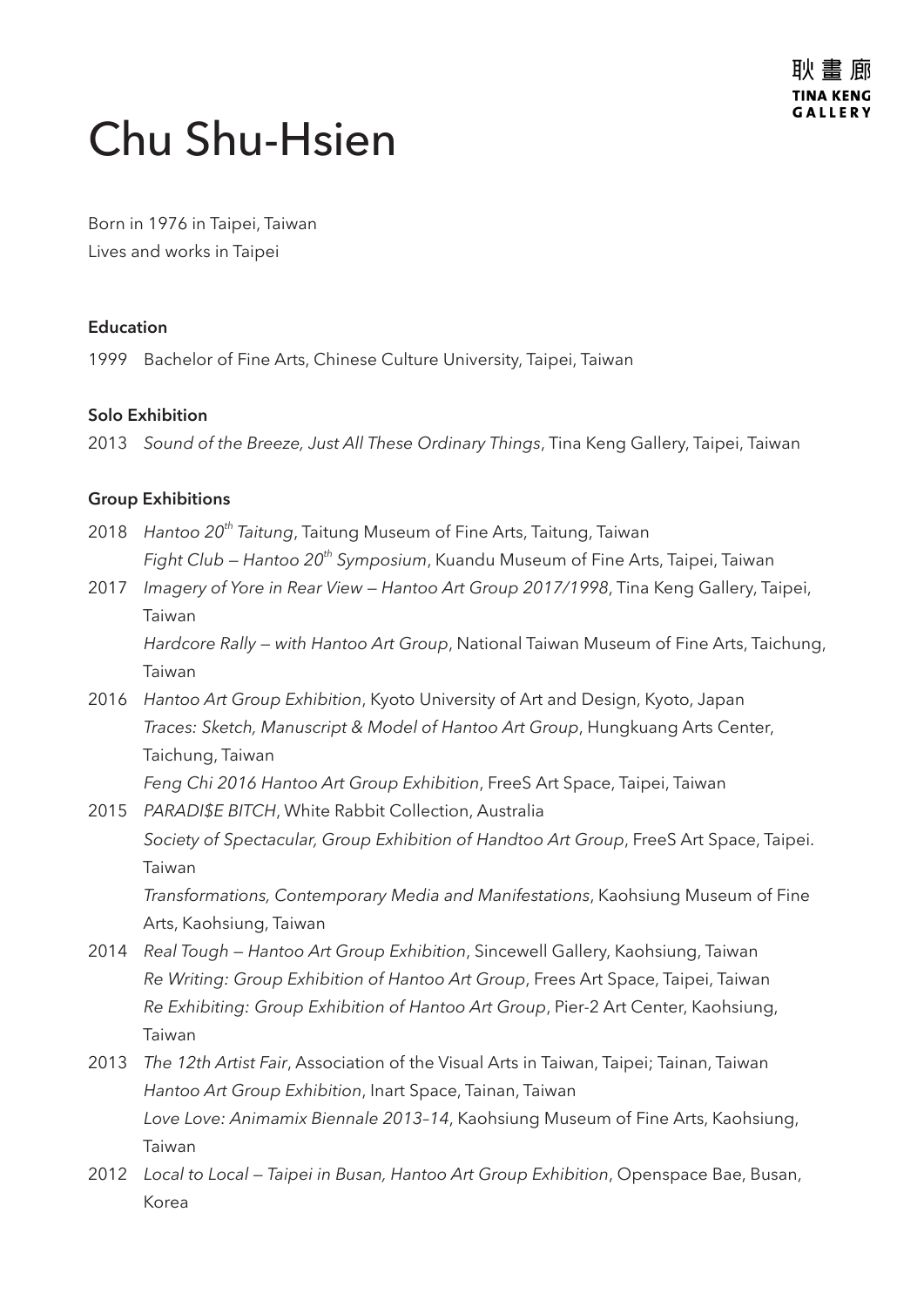The 11<sup>th</sup> Artist Fair, Association of the Visual Arts in Taiwan, Taipei; Taichung, Taiwan

- 2011 *Animation + Comic + Contemporary Art*, Pier-2 Art Center, Kaohsiung, Taiwan *Sentimental Boys!, Hantoo Joint Exhibition*, Kaohsiung, Taiwan *Tina Keng Gallery Beijing*, Tina Keng Gallery, Beijing, China
- 2010 *TADA, See U Next 10*, Artists' Expo 2010, Association of the Visual Arts in Taiwan, Taichung Cultural & Creative Industries Park, Taichung, Taiwan *Hantoo Art Group 2.0*, Taichung Cultural & Creative Industries Park, Taichung, Taiwan *Amazement and Astonishment — Hantoo Art Group's Adventure to the West*, Chongqing Museum of Art, Chongqing, China *R/evolution II*, Tina Keng Gallery, Taipei, Taiwan
- 2009 *ShContemporary*, Shanghai Exhibition Center, Shanghai, China *Akudou Power of Hantoo Art Group*, Lin & Keng Gallery, Beijing, China *Post-Rough Youth — Hantoo Art Group*, Hong-gah Museum, Taipei, Taiwan *Mind as Passion*, Taipei Fine Arts Museum, Taipei, Taiwan *New Faces All Together in Digital Art*, National Science and Technology Museum, Kaohsiung, Taiwan
- 2008 *Art Fancy Association of the Visual Arts in Taiwan Artists' Expo 2008*, Xinyi Citizen Assembly Hall, Taipei, Taiwan *New Faces All Together in Digital Art*, Digital Art Center, Taipei, Taiwan *Hantoo Impression*s, InSian Gallery, Taipei, Taiwan Digital Art Festival Taipei Exhibition, Museum of Contemporary Art Taipei, Taipei, Taiwan
- 2007 *Critics, Choice, Creators, Taiwan Multimedia Art Association of the Visual Arts in Taiwan — Artists' Expo 2007*, Hua Shan Cultural and Creative Industry Center, Taipei, Taiwan *Group Exhibition of Hantoo Art Group*, Lin & Keng Gallery, Taipei, Taiwan *Taiwan International Animation Festival-Short Subjects Films/Fear*, Shin Kong Cinemas, Taipei, Taiwan *Mou-I-Kai — Group Exhibition of Hantoo Art Group*, Kuandu Museum of Fine Arts, Taipei,

Taiwan

- 2004 *MS-14 Group Exhibition of Hantoo Art Group*, Nan Gallery, Taipei, Taiwan
- 2003 *Play with King Kong & Barbie Hantoo Art Group*, Pier 2 Art Center, Kaohsiung, Taiwan *King Kong & Barbie Start Motor in Kaohsiung* — Hantoo Art Group, Sin Pin Pier, Absolutely Art Space, Kaohsiung, Taiwan

*King Kong & Barbie 13 — Hantoo Art Group Major Exhibition*, Stock 20, Taichung, Taiwan

- 1998 Being selected by the 15<sup>th</sup> Kaohsiung Fine Arts Awards, Kaohsiung, Taiwan *Keelung New Art Show*, Keelung City Cultural Center, Keelung, Taiwan *To Picture Each Its Own*, Taipei Cultural Center, Taipei, Taiwan The 32<sup>nd</sup> Annual CCU Bachelor of Fine Arts Graduate Exhibition, Sun Yat-sen Memorial Hall, Taipei, Taiwan
- 1997 *Six Friends*, Hwa Kang Museum, Taipei, Taiwan